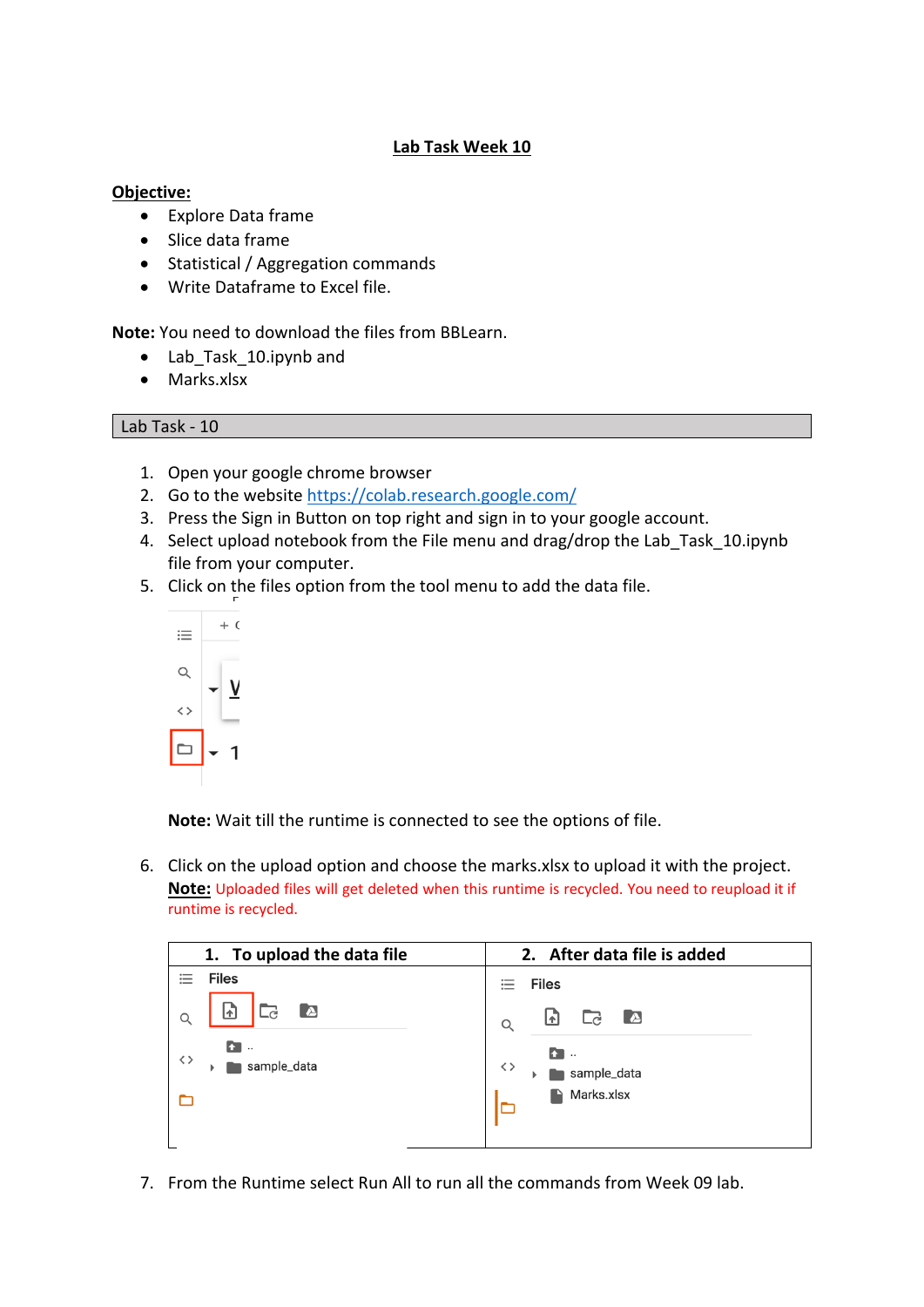8. Complete the below Lab Tasks and type the code in given space.

| a. | Display the number of rows and columns                                             |
|----|------------------------------------------------------------------------------------|
|    | grades.shape                                                                       |
| b. | Display all the columns                                                            |
|    | grades.columns                                                                     |
| c. | Display number of <i>divisions</i> without any duplicate values                    |
|    | len(grades['Division'].unique())                                                   |
| d. | Display the last 3 rows only                                                       |
|    | grades.tail(3)                                                                     |
| e. | Display all the rows from 5 to 10                                                  |
|    | grades[5:11]                                                                       |
| f. | Using loc command display all the rows from 11 to 20 and columns Quiz to Project   |
|    | grades.loc[11:20, 'Quiz': 'Project']                                               |
| g. | Display the columns <b>ID</b> and <b>FWA</b>                                       |
|    | grades[['ID', 'FWA']]                                                              |
| h. | Using iloc command display all the rows from 15 to end and 3rd to 5th column       |
|    | grades.iloc $[15:, 2:5]$                                                           |
| L  | Change the index to ID permanently and display the data frame                      |
|    | grades.set index('ID', inplace=True)                                               |
|    | grades                                                                             |
| J  | Reset the index back to original permanently. Verify it by display the data frame. |
|    | grades.reset index(inplace=True)                                                   |
|    | grades                                                                             |

continue in next page.